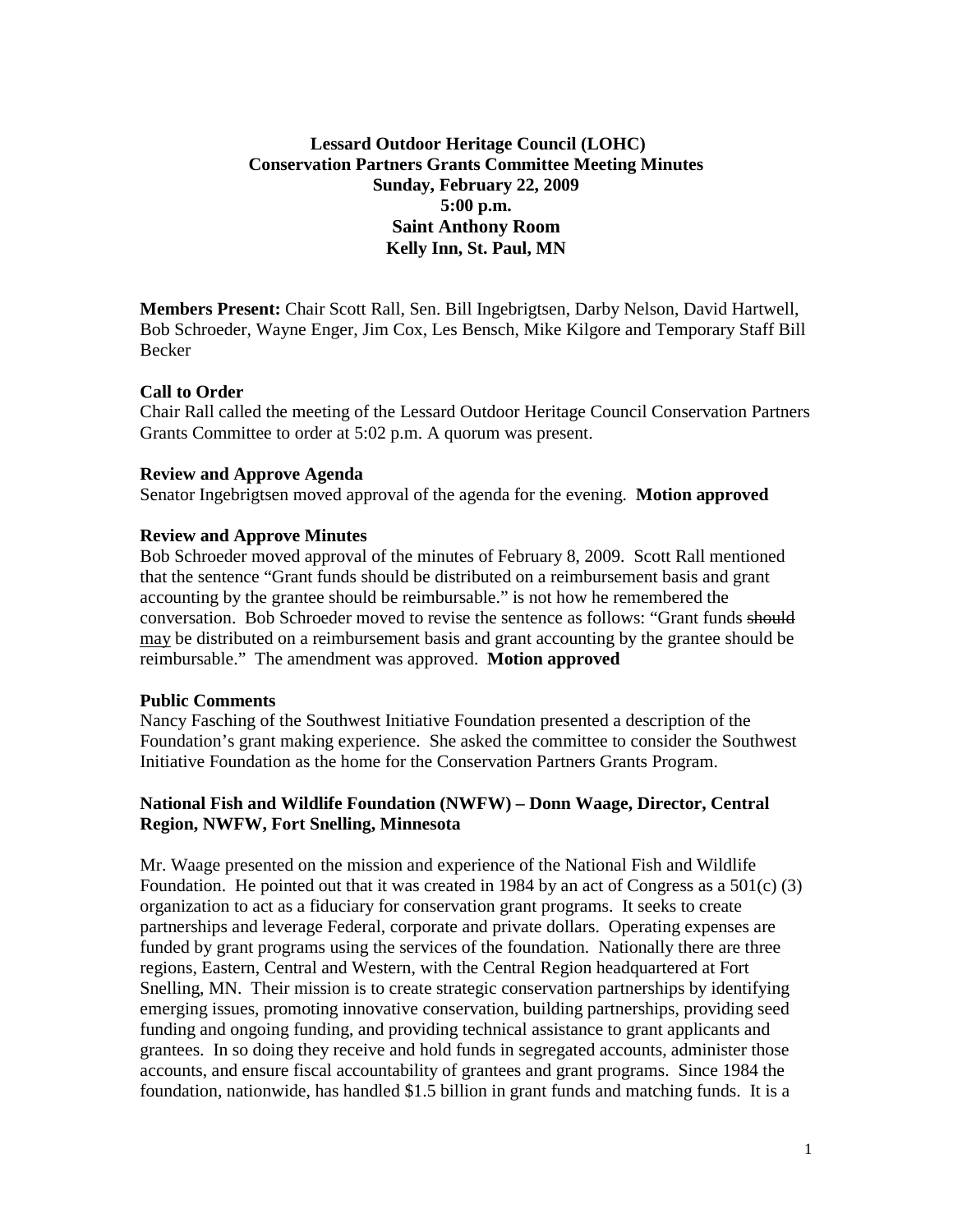best in class conservation grant foundation with a four star rating from Charity Navigator and general administration expenses at 3% and fundraising at 5%. The Minnesota office is administering 242 grants amounting to \$32 million. Their grant administration includes: Issuing and publicizing RFPs; Soliciting proposals; Convening expert advisory groups; Notifying officials of award recommendations; Notifying applicants of award decisions; Developing and managing grant agreements; Coordinating media events and press releases for grants; and providing feedback to unsuccessful applicants so as to improve their future grant competitiveness. They use a three step grant application process to make it easier for applicants to determine their project's eligibility and serve as a grant center directing applicants to the most appropriate programs. Applicants are invited to advisory team meetings, partner workshops, on site visits-tours and receive regular grant announcements. NFWF monitors and assesses the success of grants it manages. It is currently managing four grant programs directed at Minnesota, in part or in whole. Advantages for the Outdoor Heritage Fund Conservation Partner Grant Program working with NFWF are: Low cost, professional and responsive grant management; on-stop shopping for grant applicants; Efficient delivery of public and private funds for a common purpose; Notification of public officials for all projects; Non-controversial conservation funding; Fosters new partnerships increasing resources for conservation; and has a local presence and local experience.

Council members discussed the question before the committee, "Who administers the program?"

Wayne Enger said LOHC should keep the program streamlined, cost effective and locally administered with local technical support. He advocated for one-on-one assistance, a uniform selection process and program oversite with inspection at project completion. Mr. Enger pointed to the BWSR program as an example of the kind of administration he envisions.

Scott Rall pointed out that the way the program is administered in year one may be different from future years. He advocated engaging a third party to administer the program.

Bob Schroeder said the legislature will at who the administrator is and what kind of track record they have. He further commented that the decision before the committee is a "make or buy" decision. Preferably we can find an effective organization with a track record demonstrating successful execution, a high level of accountability, an ability to communicate and state run.

Les Bensch agreed we need to use an existing agency or entity.

Senator Ingebrigtsen asked what the agencies would charge.

Jim Cox favored using an agency other than the usual state agencies that have poor relationships with the conservation organizations. That said Mr. Cox favored a strategy that enables the program to be up and running quickly. Senator Ingebrigtsen agreed that a new entity would be desirable.

Bob Schroeder said he thought we needed a model that ensured success from the very beginning, prompting Wayne Enger to say the LOHC would be better off if it found an entity that was in existence.